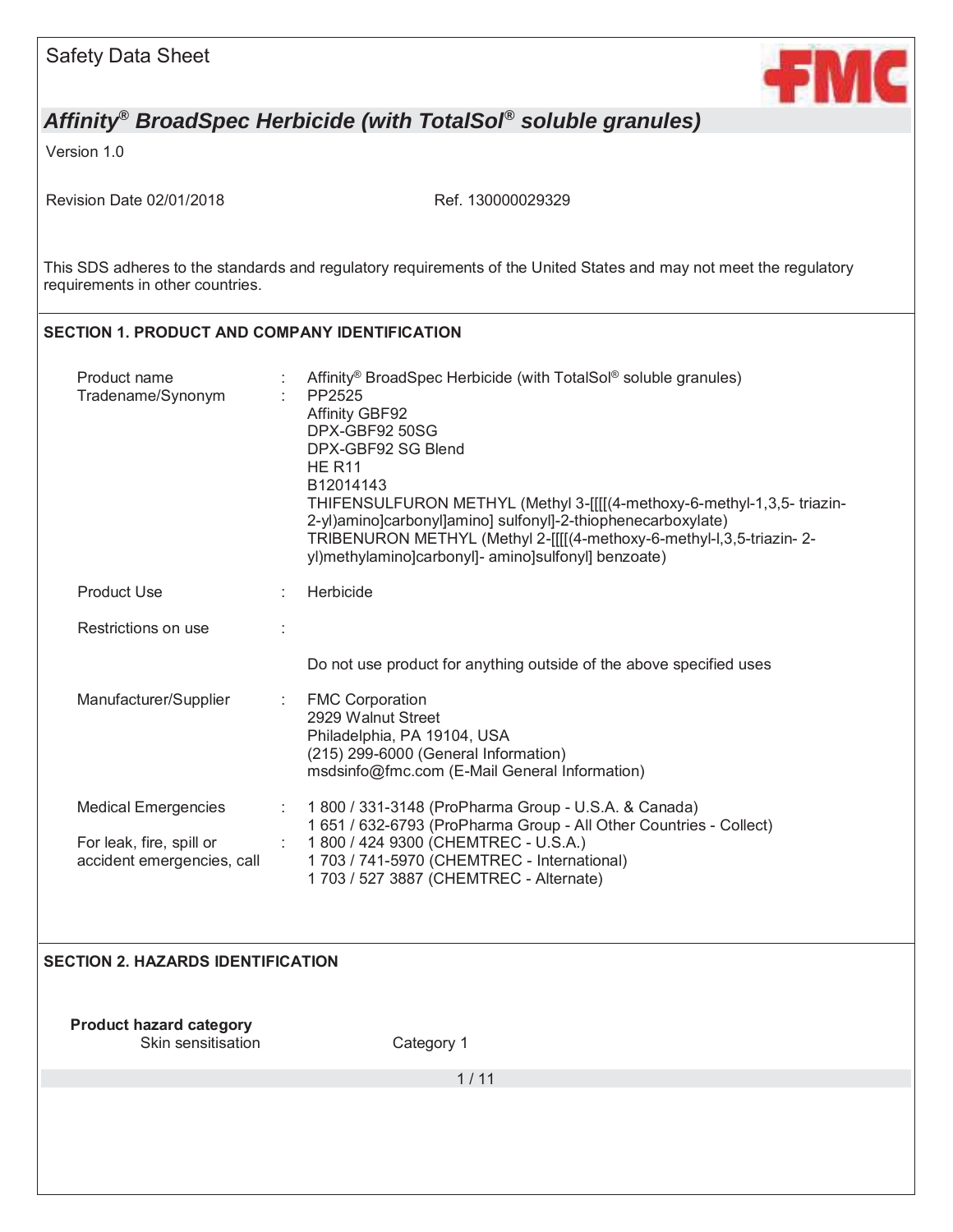

Version 1.0

Revision Date 02/01/2018 Ref. 130000029329





| Signal word |  |
|-------------|--|

| Hazardous warnings | May cause an allergic skin reaction. |
|--------------------|--------------------------------------|
|--------------------|--------------------------------------|

: Warning

Hazardous prevention measures : Avoid breathing dust/ fume/ gas/ mist/ vapours/ spray. Contaminated work clothing should not be allowed out of the workplace. Wear protective gloves. IF ON SKIN: Wash with plenty of soap and water. If skin irritation or rash occurs: Get medical advice/ attention. Wash contaminated clothing before reuse. Dispose of contents/ container to an approved waste disposal plant.

#### **Other hazards**

No applicable data available.

#### **SECTION 3. COMPOSITION/INFORMATION ON INGREDIENTS**

| Component         | CAS-No.             | Concentration |
|-------------------|---------------------|---------------|
| Tribenuron methyl | 101200-48-0         | 25.61 %       |
| Sodium carbonate  | 497-19-8            | $10 - 15%$    |
|                   | $\bigcap$ $\bigcap$ |               |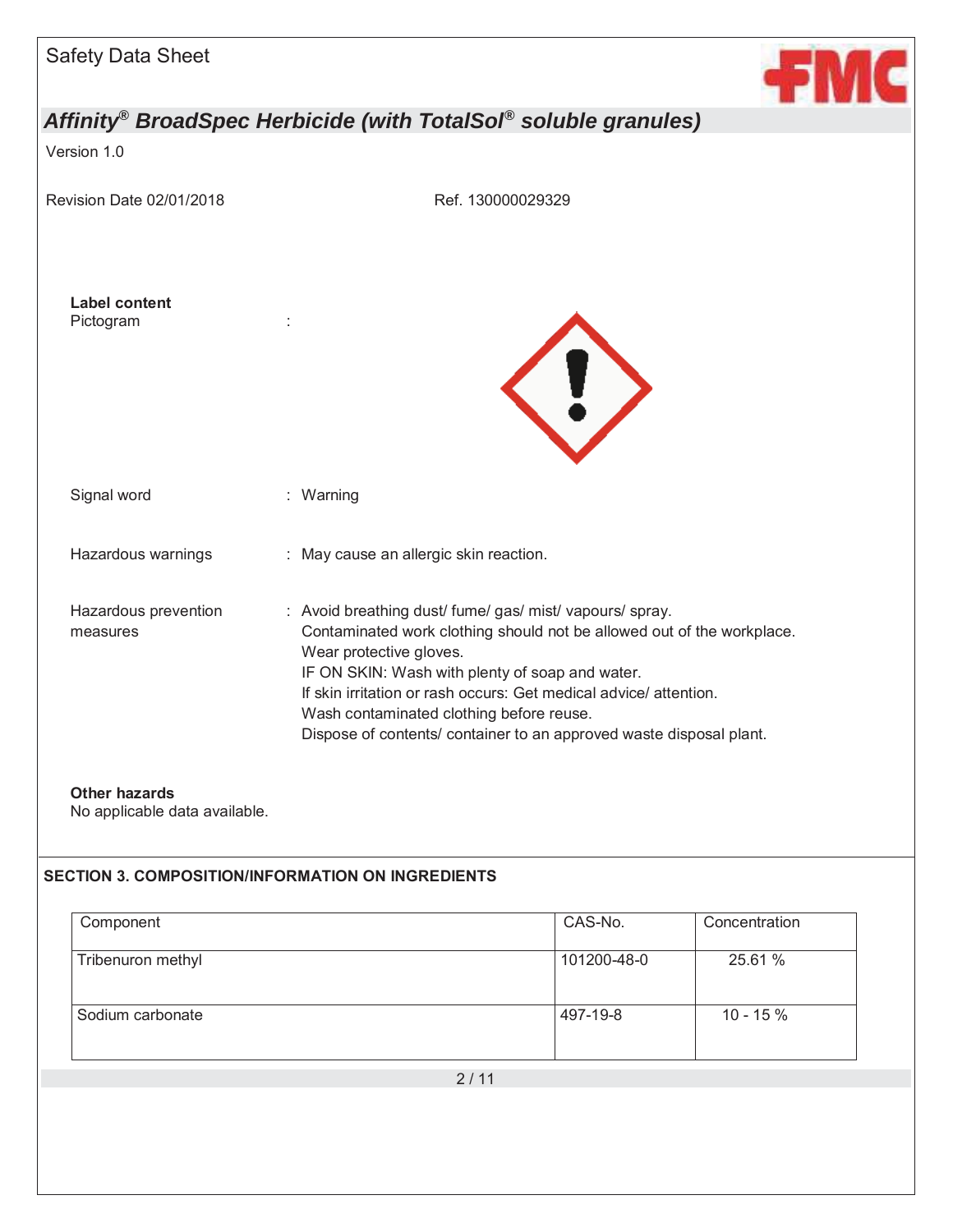

Version 1.0

Revision Date 02/01/2018 Ref. 130000029329

| 79277-27-3 | 25 %                  |
|------------|-----------------------|
| 10101-89-0 | $5 - 10%$             |
|            | 24.39 - 34.39<br>$\%$ |
|            |                       |

#### **SECTION 4. FIRST AID MEASURES**

| General advice                                           | : Have the product container or label with you when calling a poison control<br>center or doctor, or going for treatment.<br>See Section 1 for emergency phone numbers.<br>See Label for Additional Precautions and Directions for Use. |  |
|----------------------------------------------------------|-----------------------------------------------------------------------------------------------------------------------------------------------------------------------------------------------------------------------------------------|--|
| Inhalation                                               | : Move to fresh air. If person is not breathing, call 911 or an ambulance, then<br>give artificial respiration, preferably mouth-to-mouth, if possible. Call a poison<br>control center or doctor for treatment advice.                 |  |
| Skin contact                                             | : Take off all contaminated clothing immediately. Rinse skin immediately with<br>plenty of water for 15-20 minutes. Call a poison control center or doctor for<br>treatment advice.                                                     |  |
| Eye contact                                              | : No specific intervention is indicated as the compound is not likely to be<br>hazardous. Consult a physician if necessary.                                                                                                             |  |
| Ingestion                                                | : No specific intervention is indicated as the compound is not likely to be<br>hazardous. Consult a physician if necessary.                                                                                                             |  |
| Most important<br>symptoms/effects, acute<br>and delayed | : No applicable data available.                                                                                                                                                                                                         |  |
| Protection of first-aiders<br>Notes to physician         | : No applicable data available.<br>: No applicable data available.                                                                                                                                                                      |  |

#### **SECTION 5. FIREFIGHTING MEASURES**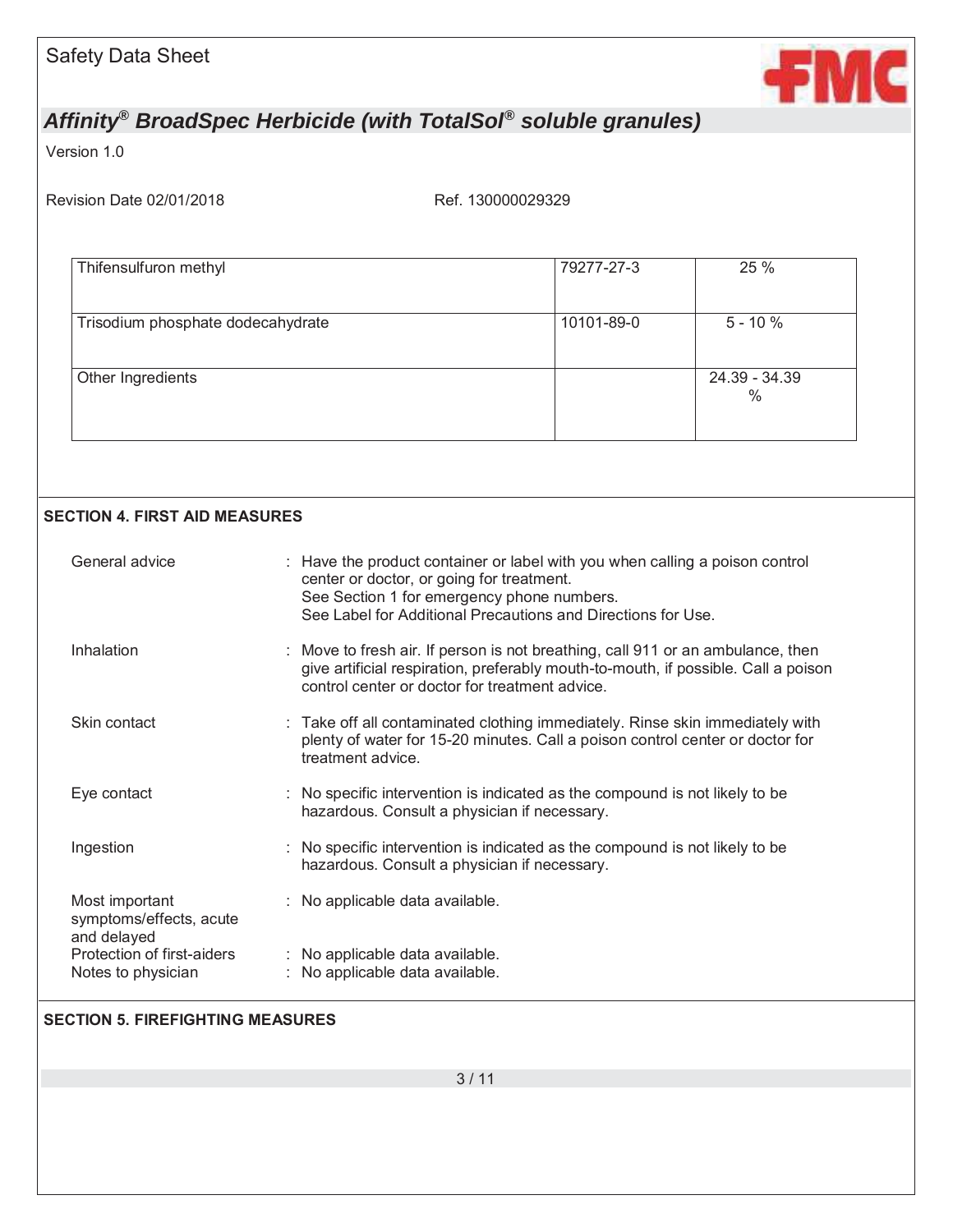

Version 1.0

| Revision Date 02/01/2018                         | Ref. 130000029329                                                                                                                                                                                                                                                                   |
|--------------------------------------------------|-------------------------------------------------------------------------------------------------------------------------------------------------------------------------------------------------------------------------------------------------------------------------------------|
| Suitable extinguishing media                     | : Water spray, Dry chemical, Foam, Carbon dioxide (CO2)                                                                                                                                                                                                                             |
| Unsuitable extinguishing<br>media                | : High volume water jet, (contamination risk)                                                                                                                                                                                                                                       |
| Specific hazards                                 | : No applicable data available.                                                                                                                                                                                                                                                     |
| Special protective equipment<br>for firefighters | : Wear full protective equipment.                                                                                                                                                                                                                                                   |
| Further information                              | : (on small fires) If area is heavily exposed to fire and if conditions permit, let<br>fire burn itself out since water may increase the area contaminated. Cool<br>containers/tanks with water spray.<br>Do not allow run-off from fire fighting to enter drains or water courses. |
| <b>SECTION 6. ACCIDENTAL RELEASE MEASURES</b>    |                                                                                                                                                                                                                                                                                     |
|                                                  | NOTE: Review FIRE FIGHTING MEASURES and HANDLING (PERSONNEL) sections before proceeding with clean-up.<br>Use appropriate PERSONAL PROTECTIVE EQUIPMENT during clean-up.                                                                                                            |
| Safeguards (Personnel)                           | : Evacuate personnel, thoroughly ventilate area, use self-contained breathing<br>apparatus. Use personal protective equipment.                                                                                                                                                      |
| Environmental precautions                        | : Prevent material from entering sewers, waterways, or low areas.                                                                                                                                                                                                                   |
| Spill Cleanup                                    | : Shovel or sweep up. Avoid dust formation. Dispose of in an approved<br>container.                                                                                                                                                                                                 |
| <b>Accidental Release Measures</b>               | Never return spills in original containers for re-use. Dispose of in accordance<br>with local regulations.                                                                                                                                                                          |
| <b>SECTION 7. HANDLING AND STORAGE</b>           |                                                                                                                                                                                                                                                                                     |
| Handling (Personnel)                             | : Wash hands thoroughly with soap and water after handling and before eating,<br>drinking, chewing gum, using tobacco, or using the toilet.                                                                                                                                         |
| Handling (Physical Aspects)                      | Keep away from heat and sources of ignition. Under severe dusting<br>conditions, this material may form explosive mixtures in air.                                                                                                                                                  |
| Dust explosion class                             | : No applicable data available.<br>4/11                                                                                                                                                                                                                                             |
|                                                  |                                                                                                                                                                                                                                                                                     |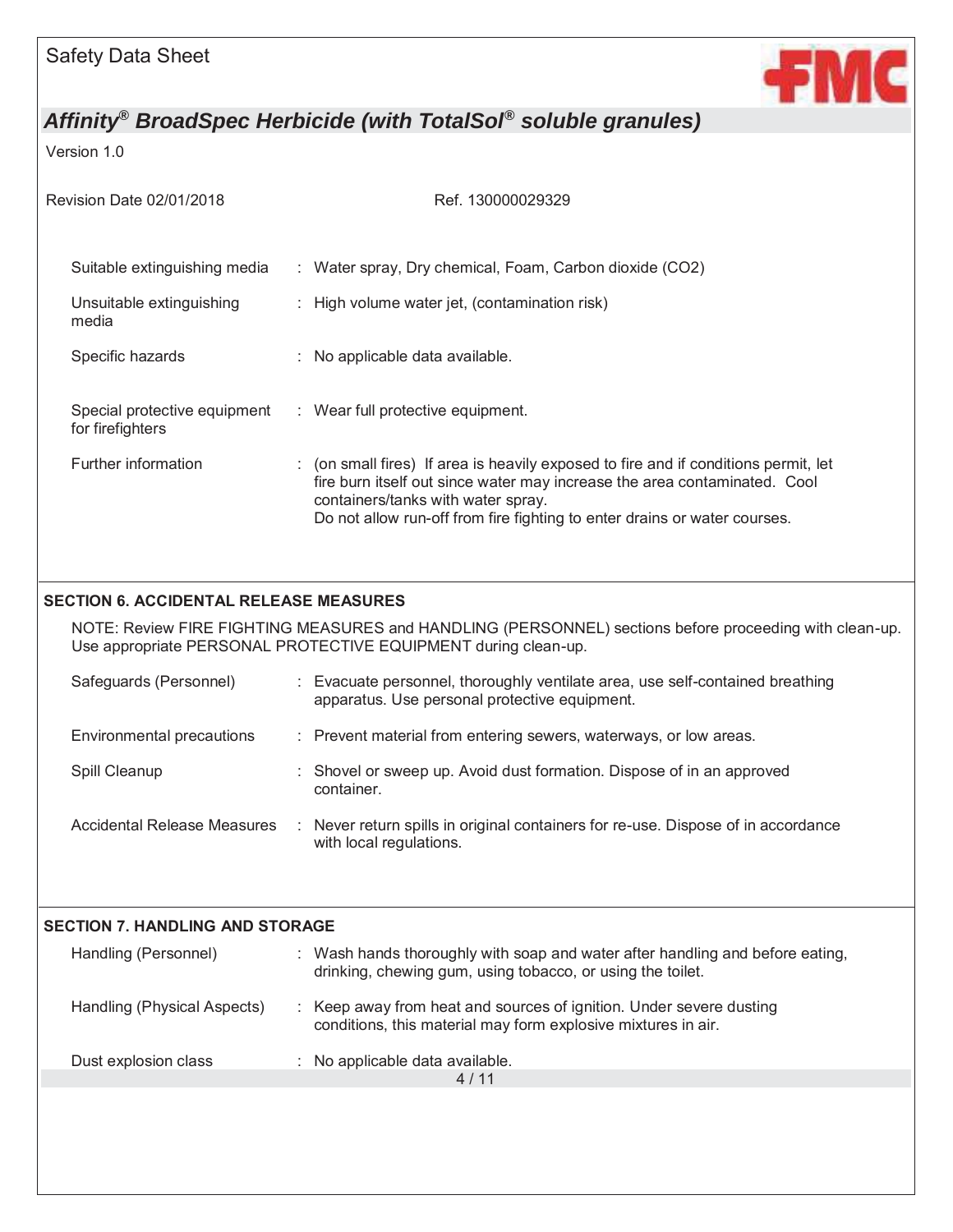

Version 1.0

| Revision Date 02/01/2018 | Ref. 130000029329                                                                                                                                                                    |
|--------------------------|--------------------------------------------------------------------------------------------------------------------------------------------------------------------------------------|
| Storage                  | : Do not contaminate water, other pesticides, fertilizer, food or feed in storage.<br>Store in original container. Store in a cool, dry place. Keep out of the reach of<br>children. |
| Storage period           | : No applicable data available.                                                                                                                                                      |
| Storage temperature      | No applicable data available.<br>÷.                                                                                                                                                  |

#### **SECTION 8. EXPOSURE CONTROLS/PERSONAL PROTECTION**

| Personal protective equipment<br>Respiratory protection    |                                                                                                                                                                                                                                                                                                                                                                                            | Tractor / sprayer without hood: Half mask with a particle filter P1 (EN 143).<br>Backpack / knapsack sprayer: Half mask with a particle filter P1 (EN 143).<br>Mechanical automatized spray application in closed tunnel: No personal<br>respiratory protective equipment normally required.                                                                                                                                                                                                                                                                                     |                              |                         |  |  |
|------------------------------------------------------------|--------------------------------------------------------------------------------------------------------------------------------------------------------------------------------------------------------------------------------------------------------------------------------------------------------------------------------------------------------------------------------------------|----------------------------------------------------------------------------------------------------------------------------------------------------------------------------------------------------------------------------------------------------------------------------------------------------------------------------------------------------------------------------------------------------------------------------------------------------------------------------------------------------------------------------------------------------------------------------------|------------------------------|-------------------------|--|--|
| Skin and body protection                                   |                                                                                                                                                                                                                                                                                                                                                                                            | : Applicators and other handlers must wear:<br>Long sleeved shirt and long pants<br>Chemical-resistant gloves, Category A (such as butyl rubber, natural rubber,<br>neoprene rubber, or nitrile rubber), all greater than or equal to 14 mils<br>Shoes plus socks<br>PPE required for early entry to treated areas that is permitted under the<br>Worker Protection Standard and that involves contact with anything that has<br>been treated, such as plants, soil, or water, is:<br>Coveralls<br>Chemical resistant gloves made of any waterproof material<br>Shoes plus socks |                              |                         |  |  |
| Protective measures                                        | : Follow manufacturer's instructions for cleaning/maintaining PPE. If no such<br>instructions for washables exist, use detergent and hot water. Keep and<br>wash PPE separately from other laundry.<br>All chemical protective clothing should be visually inspected prior to use.<br>Clothing and gloves should be replaced in case of chemical or physical<br>damage or if contaminated. |                                                                                                                                                                                                                                                                                                                                                                                                                                                                                                                                                                                  |                              |                         |  |  |
| <b>Exposure Guidelines</b><br><b>Exposure Limit Values</b> |                                                                                                                                                                                                                                                                                                                                                                                            |                                                                                                                                                                                                                                                                                                                                                                                                                                                                                                                                                                                  |                              |                         |  |  |
| Tribenuron methyl<br>AEL*<br>AEL*                          | (FMC)                                                                                                                                                                                                                                                                                                                                                                                      | (FMC)                                                                                                                                                                                                                                                                                                                                                                                                                                                                                                                                                                            | $0.5$ mg/m $3$<br>1 mg/m $3$ | 12 hr. TWA<br>8 hr. TWA |  |  |
|                                                            |                                                                                                                                                                                                                                                                                                                                                                                            |                                                                                                                                                                                                                                                                                                                                                                                                                                                                                                                                                                                  | 5/11                         |                         |  |  |
|                                                            |                                                                                                                                                                                                                                                                                                                                                                                            |                                                                                                                                                                                                                                                                                                                                                                                                                                                                                                                                                                                  |                              |                         |  |  |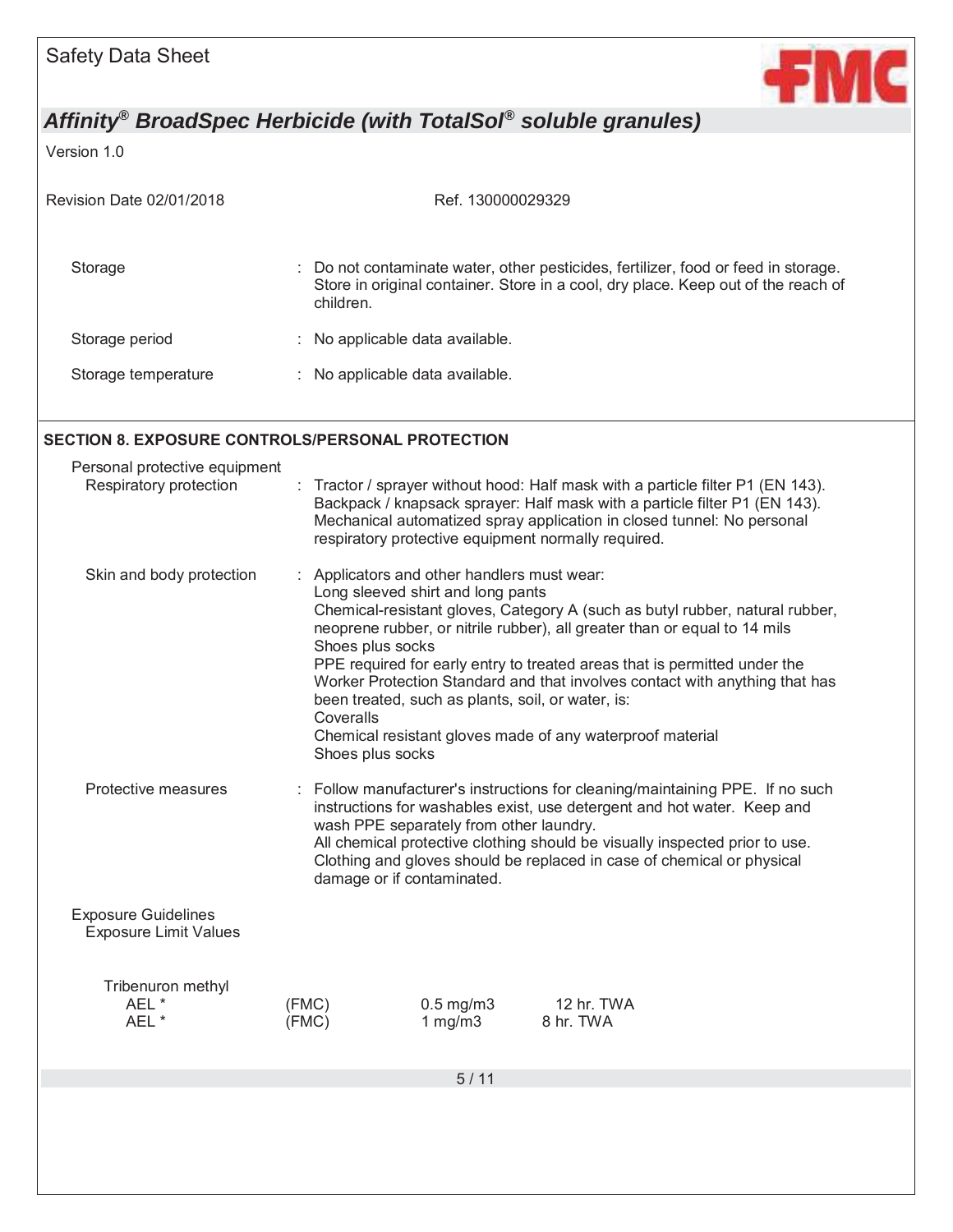

### Version 1.0

| Revision Date 02/01/2018                                                                                                                                                              | Ref. 130000029329                         |                                                        |                            |  |
|---------------------------------------------------------------------------------------------------------------------------------------------------------------------------------------|-------------------------------------------|--------------------------------------------------------|----------------------------|--|
| Sodium carbonate<br>AEL *                                                                                                                                                             | (FMC)                                     | $5$ mg/m $3$                                           | 8 & 12 hr. TWA Total dust. |  |
| Thifensulfuron methyl<br>AEL *                                                                                                                                                        | (FMC)                                     | $5$ mg/m $3$                                           | 8 & 12 hr. TWA Total dust. |  |
| Trisodium phosphate dodecahydrate<br>No applicable data available.                                                                                                                    |                                           |                                                        |                            |  |
| Other Ingredients<br>No applicable data available.                                                                                                                                    |                                           |                                                        |                            |  |
| * AEL is FMC's Acceptable Exposure Limit. Where governmentally imposed occupational exposure limits which are<br>lower than the AEL are in effect, such limits shall take precedence. |                                           |                                                        |                            |  |
| <b>SECTION 9. PHYSICAL AND CHEMICAL PROPERTIES</b>                                                                                                                                    |                                           |                                                        |                            |  |
| Appearance<br>Physical state<br>Form<br>Color                                                                                                                                         | : solid<br>solid, granular<br>light brown |                                                        |                            |  |
| Odor                                                                                                                                                                                  | : slight                                  |                                                        |                            |  |
| Odor threshold                                                                                                                                                                        |                                           | : not determined                                       |                            |  |
| pH                                                                                                                                                                                    | $: 8.6 - 9.4$                             |                                                        |                            |  |
| Melting point/freezing point                                                                                                                                                          | t.                                        | Melting point/range<br>Not available for this mixture. |                            |  |
| Boiling point/boiling range                                                                                                                                                           |                                           | Boiling point/boiling range<br>Not applicable          |                            |  |
| Flash point                                                                                                                                                                           |                                           | No applicable data available.                          |                            |  |
| Evaporation rate                                                                                                                                                                      |                                           | No applicable data available.                          |                            |  |
| Flammability (solid, gas)                                                                                                                                                             | Does not sustain combustion.              |                                                        |                            |  |
|                                                                                                                                                                                       |                                           | $6/11$                                                 |                            |  |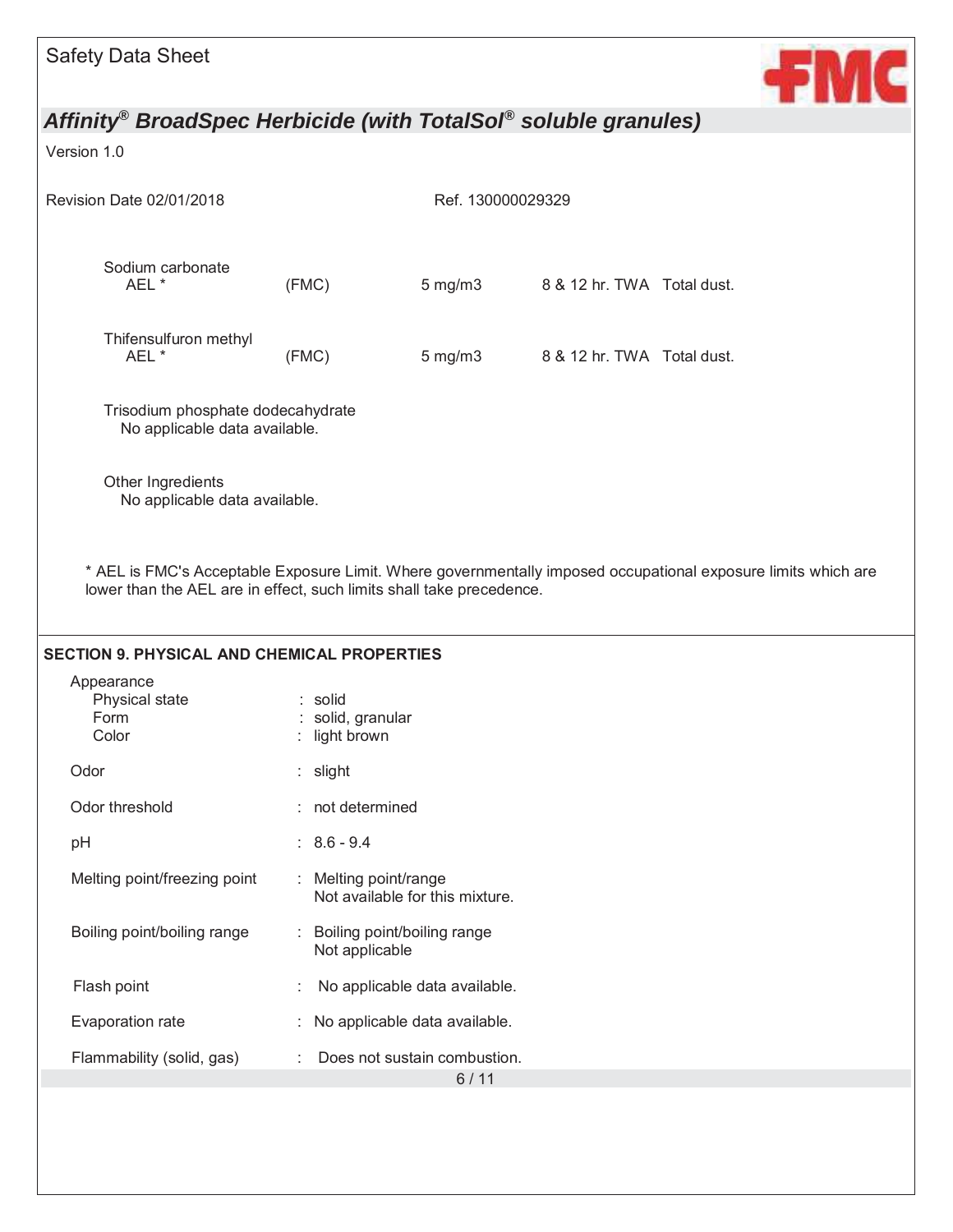

### Version 1.0

Ref. 130000029329

| Upper explosion limit                      | ÷. | No applicable data available.                              |
|--------------------------------------------|----|------------------------------------------------------------|
| Lower explosion limit                      | t. | $0.1 - 0.23$ g/l                                           |
| Vapor pressure                             |    | Not available for this mixture.                            |
| Vapor density                              |    | Not available for this mixture.                            |
| Density                                    | ÷. | at 22 °C (72 °F)                                           |
| Specific gravity (Relative<br>density)     | ÷  | No applicable data available.                              |
| Water solubility                           | t. | soluble                                                    |
| Solubility(ies)                            |    | No applicable data available.                              |
| Partition coefficient: n-<br>octanol/water |    | Not applicable                                             |
| Auto-ignition temperature                  | ÷. | 387 °C<br>Auto-ignition temperature                        |
| Decomposition temperature                  | ÷. | No applicable data available.                              |
| Viscosity, kinematic                       | ÷  | No applicable data available.                              |
| Viscosity, dynamic<br>Phys-chem data       | ÷. | Not applicable<br>No other data to be specially mentioned. |
| <b>Oxidising Substance</b>                 |    | : The product is not oxidizing.                            |

#### **SECTION 10. STABILITY AND REACTIVITY**

| Reactivity                            | No hazards to be specially mentioned.                                                                                                                      |  |
|---------------------------------------|------------------------------------------------------------------------------------------------------------------------------------------------------------|--|
| Chemical stability                    | The product is chemically stable under recommended conditions of storage,<br>use and temperature.<br>Stable at normal temperatures and storage conditions. |  |
| Possibility of hazardous<br>reactions | No applicable data available.                                                                                                                              |  |
| Conditions to avoid                   | No applicable data available.                                                                                                                              |  |
|                                       |                                                                                                                                                            |  |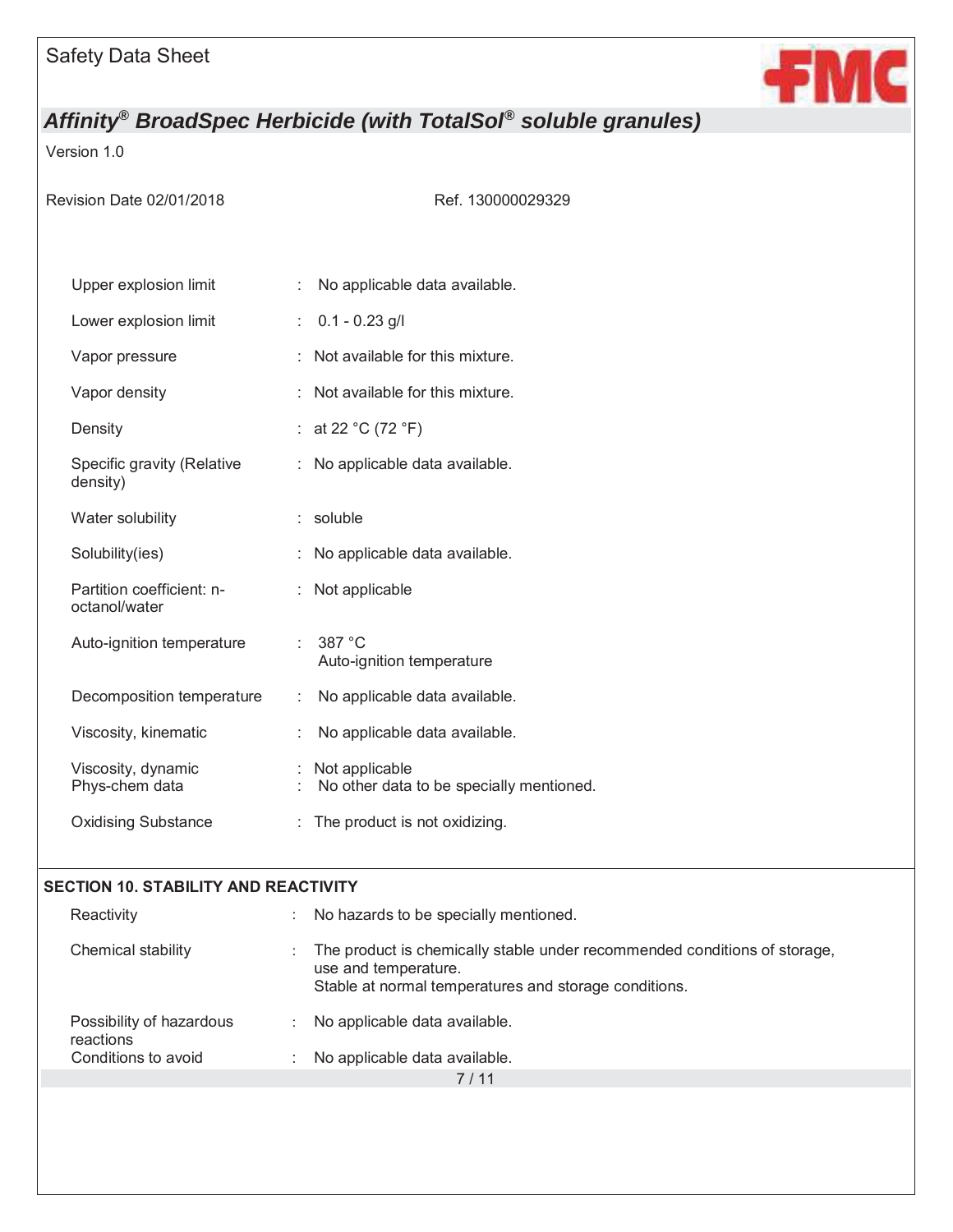

Version 1.0

| Revision Date 02/01/2018                                                                                       | Ref. 130000029329                                                                                                                                                                                                                                                                                                                                                                                                     |  |  |  |
|----------------------------------------------------------------------------------------------------------------|-----------------------------------------------------------------------------------------------------------------------------------------------------------------------------------------------------------------------------------------------------------------------------------------------------------------------------------------------------------------------------------------------------------------------|--|--|--|
| Incompatible materials<br>÷                                                                                    | No materials to be especially mentioned.                                                                                                                                                                                                                                                                                                                                                                              |  |  |  |
| Hazardous decomposition<br>products                                                                            | Hazardous combustion products: Carbon dioxide (CO2), Nitrogen oxides<br>(NOx)                                                                                                                                                                                                                                                                                                                                         |  |  |  |
| <b>SECTION 11. TOXICOLOGICAL INFORMATION</b>                                                                   |                                                                                                                                                                                                                                                                                                                                                                                                                       |  |  |  |
| Affinity <sup>®</sup> BroadSpec Herbicide (with TotalSol <sup>®</sup> soluble granules)<br>Inhalation 4 h LC50 | $> 5.5$ mg/l, Rat<br>$\mathcal{L}^{\mathcal{L}}$ .                                                                                                                                                                                                                                                                                                                                                                    |  |  |  |
| Dermal Acute toxicity                                                                                          | : $> 5,000 \text{ mg/kg}$ , Rat                                                                                                                                                                                                                                                                                                                                                                                       |  |  |  |
| estimate<br>Oral Acute toxicity estimate                                                                       | > 5,000 mg/kg, Rat<br>$\sim 100$                                                                                                                                                                                                                                                                                                                                                                                      |  |  |  |
| Skin irritation                                                                                                | No skin irritation, Rat                                                                                                                                                                                                                                                                                                                                                                                               |  |  |  |
| Eye irritation                                                                                                 | No eye irritation, Rabbit                                                                                                                                                                                                                                                                                                                                                                                             |  |  |  |
| Sensitisation                                                                                                  | May cause sensitisation by skin contact., Guinea pig                                                                                                                                                                                                                                                                                                                                                                  |  |  |  |
| Further information                                                                                            | Information given is based on data on the components and the<br>toxicology of similar products.                                                                                                                                                                                                                                                                                                                       |  |  |  |
| Carcinogenicity                                                                                                | The carcinogenicity classifications for this product and/or its ingredients have been determined according<br>to HazCom 2012, Appendix A.6. The classifications may differ from those listed in the National Toxicology<br>Program (NTP) Report on Carcinogens (latest edition) or those found to be a potential carcinogen in the<br>International Agency for Research on Cancer (IARC) Monographs (latest edition). |  |  |  |
| by IARC, NTP, or OSHA, as a carcinogen.                                                                        | None of the components present in this material at concentrations equal to or greater than 0.1% are listed                                                                                                                                                                                                                                                                                                            |  |  |  |
| <b>SECTION 12. ECOLOGICAL INFORMATION</b>                                                                      |                                                                                                                                                                                                                                                                                                                                                                                                                       |  |  |  |
| Additional ecological information                                                                              | Environmental Hazards: Do not apply directly to water, or to areas<br>where surface water is present, or to intertidal areas below the mean<br>high water mark. Do not contaminate water when cleaning equipment<br>or disposing of equipment washwaters or rinsate.                                                                                                                                                  |  |  |  |
| <b>SECTION 13. DISPOSAL CONSIDERATIONS</b>                                                                     |                                                                                                                                                                                                                                                                                                                                                                                                                       |  |  |  |
|                                                                                                                | 8/11                                                                                                                                                                                                                                                                                                                                                                                                                  |  |  |  |
|                                                                                                                |                                                                                                                                                                                                                                                                                                                                                                                                                       |  |  |  |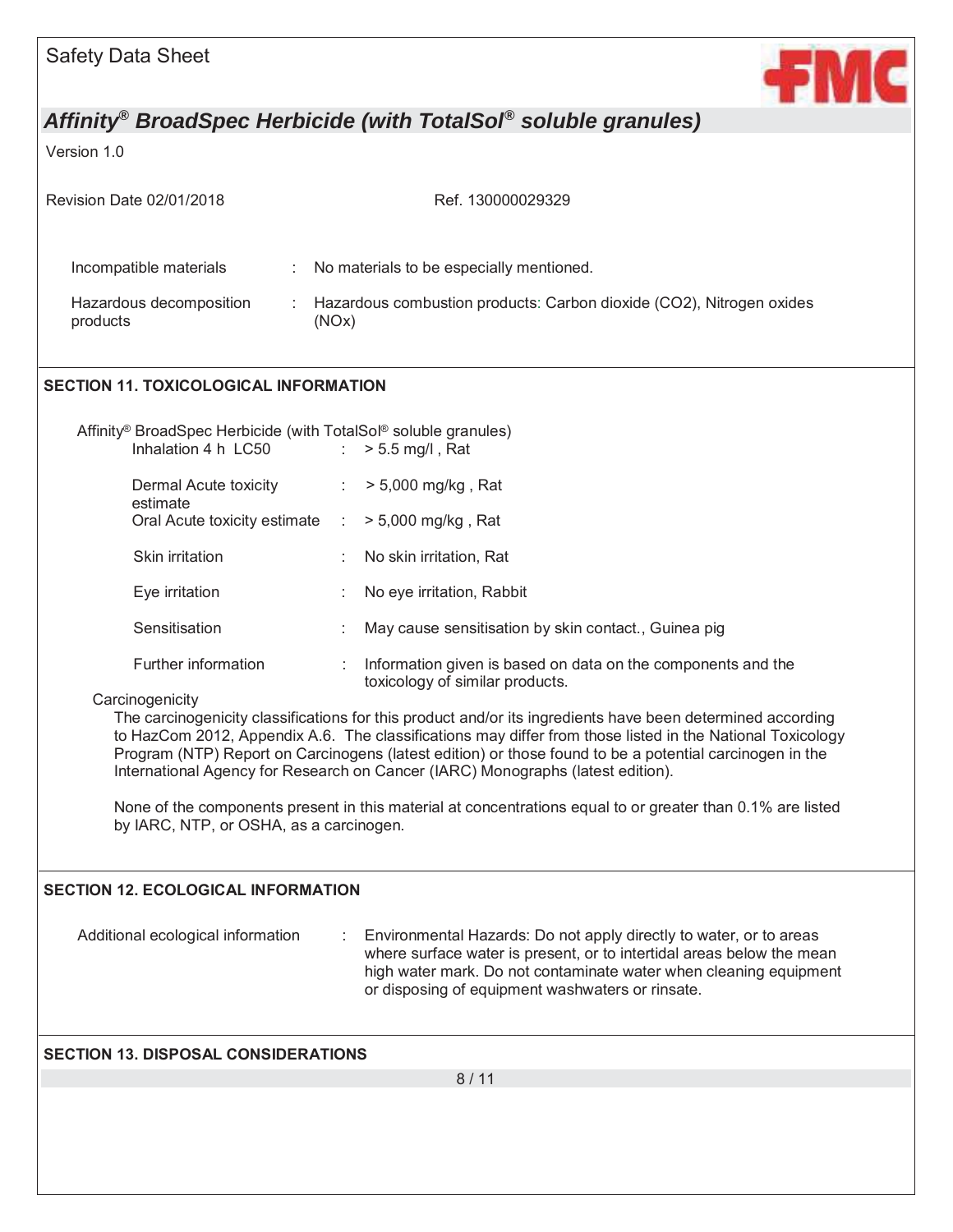

Version 1.0

| <b>Revision Date 02/01/2018</b>       | Ref. 130000029329                                                                                                                                                                                                                                                        |  |
|---------------------------------------|--------------------------------------------------------------------------------------------------------------------------------------------------------------------------------------------------------------------------------------------------------------------------|--|
| Waste disposal methods -<br>Product   | : Do not contaminate water, food or feed by disposal. Wastes resulting from the<br>use of this product must be disposed of on site or at an approved waste<br>disposal facility.                                                                                         |  |
| Waste disposal methods -<br>Container | : Container Refilling and Disposal:<br>Refer to the product label for instructions.<br>The container must only be refilled with this pesticide product.<br>DO NO REUSE THE CONTAINER FOR ANY OTHER PURPOSE.<br>Do not transport if this container is damaged or leaking. |  |
|                                       | See Section 1 for emergency phone numbers.                                                                                                                                                                                                                               |  |
| Contaminated packaging                | : No applicable data available.                                                                                                                                                                                                                                          |  |

#### **SECTION 14. TRANSPORT INFORMATION**

| <b>IATA C</b> | UN number            | : 3077                                                                                                 |
|---------------|----------------------|--------------------------------------------------------------------------------------------------------|
|               | Proper shipping name | : Environmentally hazardous substance, solid, n.o.s.<br>(Tribenuron methyl, Thifensulfuron-methyl)     |
|               | Class                | 9<br>÷.                                                                                                |
|               | Packing group        | : III                                                                                                  |
|               | Labelling No.        | : 9M1                                                                                                  |
| <b>IMDG</b>   | UN number            | : 3077                                                                                                 |
|               | Proper shipping name | : ENVIRONMENTALLY HAZARDOUS SUBSTANCE,<br>SOLID, N.O.S. (Tribenuron methyl, Thifensulfuron-<br>methyl) |
|               | Class                | : 9                                                                                                    |
|               | Packing group        | : III                                                                                                  |
|               | Labelling No.        | : 9                                                                                                    |
|               | Marine pollutant     | : yes (Tribenuron methyl, Thifensulfuron-methyl)                                                       |

Marine Pollutants assigned UN number 3077 and 3082 in single or combination packaging containing a net quantity per single or inner packaging of 5 L or less for liquids or having a net mass per single or inner packaging of 5 KG or less for solids may be transported as non-dangerous goods as provided in section 2.10.2.7 of IMDG code, IATA special provision A197, and ADR/RID special provision 375.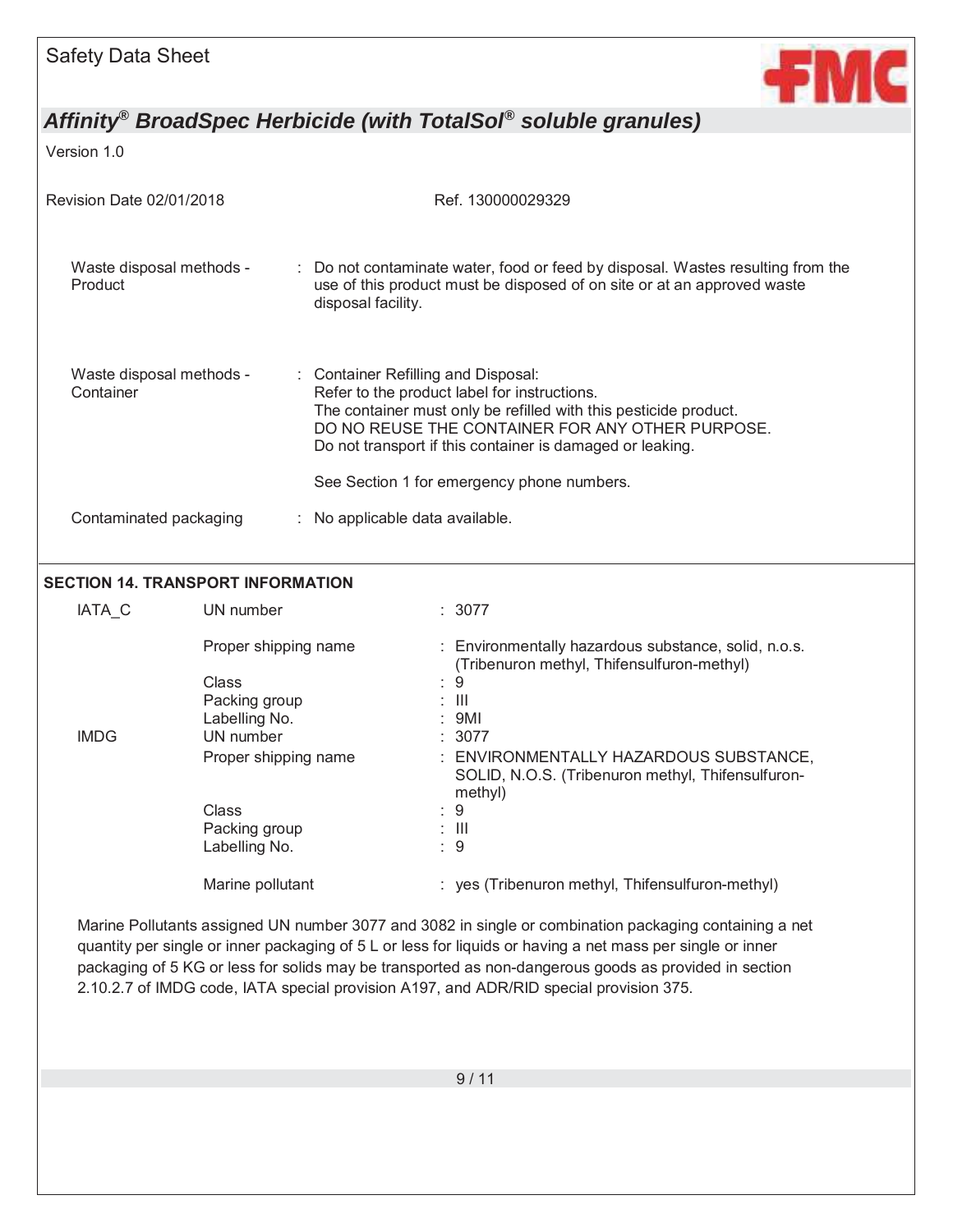

Version 1.0

Revision Date 02/01/2018 Ref. 130000029329

### **SECTION 15. REGULATORY INFORMATION**

Flammability **1** and 1

Reactivity/Physical hazard : 0

|                                      | Other regulations                  |  | : This Safety Data Sheet is for a pesticide product registered by the US<br>Environmental Protection Agency (USEPA) and is therefore also subject to<br>certain labeling requirements under US pesticide law (FIFRA). These<br>requirements differ from the classification criteria and hazard information<br>required by OSHA for safety data sheets, and for workplace labels of non-<br>pesticide chemicals. The following is the mandatory hazard information<br>required by USEPA on the pesticide label:<br>Caution |  |  |
|--------------------------------------|------------------------------------|--|---------------------------------------------------------------------------------------------------------------------------------------------------------------------------------------------------------------------------------------------------------------------------------------------------------------------------------------------------------------------------------------------------------------------------------------------------------------------------------------------------------------------------|--|--|
|                                      |                                    |  | Avoid contact with skin, eyes and clothing. Prolonged or frequently repeated<br>skin contact may cause allergic reactions in some individuals. Wash<br>thoroughly with soap and water after handling.                                                                                                                                                                                                                                                                                                                     |  |  |
|                                      | SARA 313 Regulated<br>Chemical(s)  |  | : Tribenuron methyl                                                                                                                                                                                                                                                                                                                                                                                                                                                                                                       |  |  |
|                                      | Title III hazard<br>classification |  | : Acute Health Hazard: Yes<br>Chronic Health Hazard: No<br>Fire: No<br>Reactivity/Physical hazard: No<br>Pressure: No                                                                                                                                                                                                                                                                                                                                                                                                     |  |  |
|                                      | <b>EPA</b>                         |  | In the United States this product is regulated by the US Environmental<br>Protection Agency (EPA) under the Federal Insecticide, Fungicide and<br>Rodenticide Act (FIFRA). It is a violation of Federal law to use this product in<br>a manner inconsistent with its labeling. Read and follow all label directions.<br>This product is excluded from listing requirements under EPA/TSCA.                                                                                                                                |  |  |
| <b>SECTION 16. OTHER INFORMATION</b> |                                    |  |                                                                                                                                                                                                                                                                                                                                                                                                                                                                                                                           |  |  |
| <b>NFPA</b>                          |                                    |  |                                                                                                                                                                                                                                                                                                                                                                                                                                                                                                                           |  |  |
|                                      | Health                             |  | 1                                                                                                                                                                                                                                                                                                                                                                                                                                                                                                                         |  |  |

10 / 11